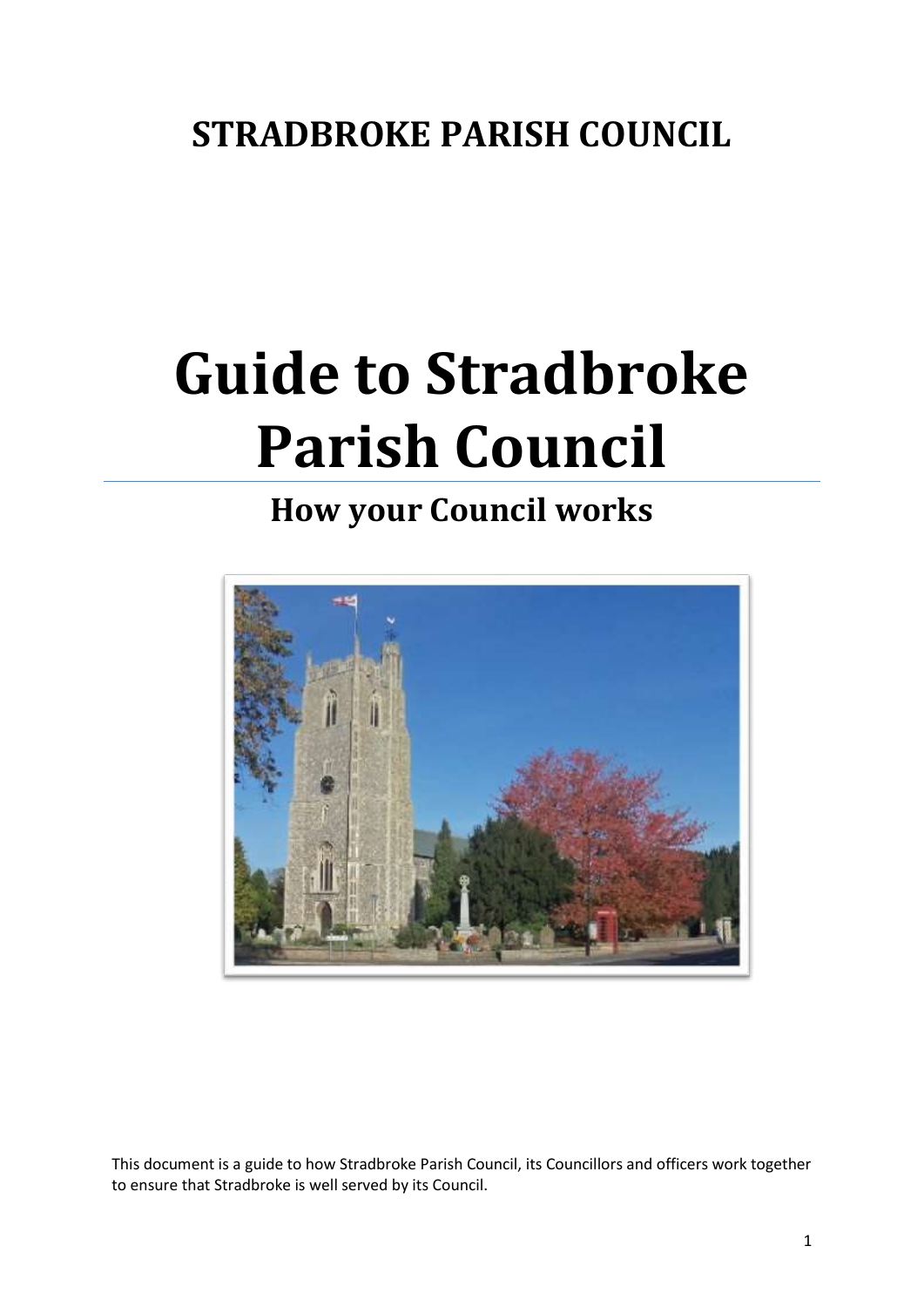

### **Contents**

Contact information:

*Clerk to the Council:* Odile Wladon *Contact details: Tel:* 07555 066147 *Email:* [stradbrokepc@outlook.com](mailto:stradbrokepc@outlook.com) *Address***:** Mill Hill House, Church Lane, Wickham Skeith, Suffolk IP23 8NA *Parish Council website*: [www.stradbrokepc.org](http://www.stradbrokepc.org/) *Facebook page:* <https://www.facebook.com/StradbrokePC> *Suffolk County Council website*:<https://www.suffolk.gov.uk/> *Mid Suffolk District Council website*[: https://www.midsuffolk.gov.uk/](https://www.midsuffolk.gov.uk/)

With thanks to:

Million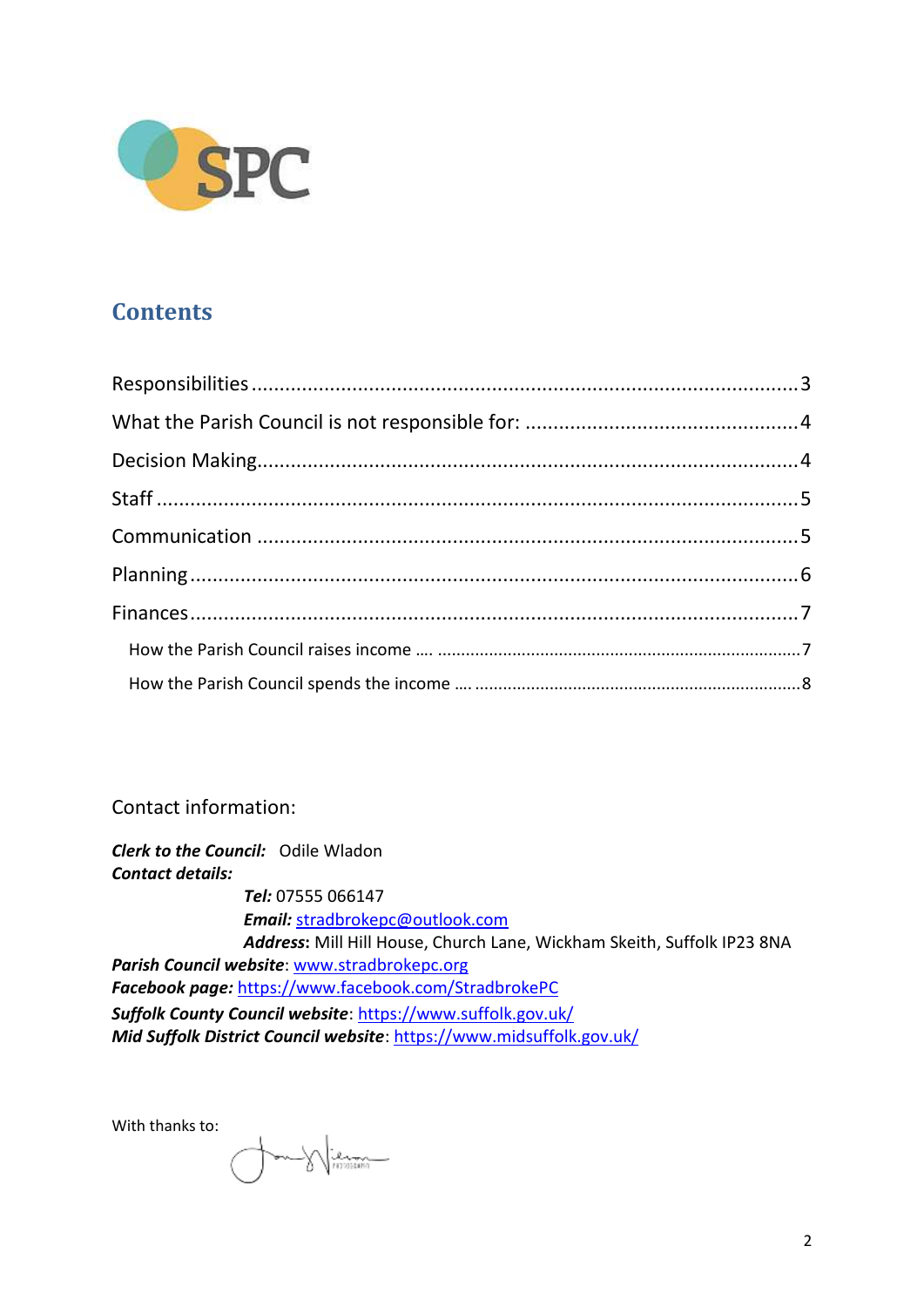#### **General**

- 1. Stradbroke Parish Council is your local authority and it is a legal entity in its own right.
- 2. The number of Councillors on the Parish Council was set by the District Council at 13.
- 3. The residents of Stradbroke elect the Councillors every four years if there are not enough Councillors elected, then additional Councillors can be co-opted (appointed) by the Parish Council at the first meeting after the election. Elections were last held on  $2^{nd}$ May 2019.
- 4. Parish Councillors are unpaid and they volunteer their time to improve the Parish and maintain it as a sustainable place in which to live and do business.
- 5. The Parish Council elects a Chairman and Vice Chairman annually at the Annual Parish Council Meeting in May.
- 6. Stradbroke Parish Councillors are all local people.

They are rightly bound by the Suffolk Code of Conduct, which draws upon the 7 Nolan Principles of Public Life – Selflessness, Integrity, Objectivity, Accountability, Openness, Honesty and Leadership. Councillors will always endeavour to exhibit these principles in their own behaviour, and will actively promote and robustly support these principles and will be willing to challenge poor behaviour whenever it occurs.

7. If a Parish Councillor resigns during the 4 year term a notice is posted of the vacancy. 10 electors within Stradbroke can call for an election to fill the vacancy by writing to Mid Suffolk District Council. If no election is called then the Parish Council may co-opt.

#### <span id="page-2-0"></span>**Responsibilities**

- 1. The Parish Council owns some property and land in the Parish. It holds these assets on behalf of the community and is responsible for maintaining their value.
- 2. Like other types of local authorities, it has obligations under the Freedom of Information Act 2000, the Human Rights Act 1998, the Equality Act 2010 and the Data Protection Act 2018.
- 3. In February 2020, the Council voted to adopt the General Power of Competence. What does this mean? In **simple** terms, it gives councils the **power** to do anything an individual can do provided it is not prohibited by other legislation.
- 4. The Parish Council does have specific statutory duties and quite a variety of powers. Unlike other types of local authorities, there are relatively few statutory functions imposed upon it but these are important and relate to, for example, the holding of meetings, the management of its finances and the preparation of annual accounts.
- 5. Parish Council's powers and duties include:
	- Management and maintenance of land as open spaces and for public recreation.
	- Management of the Cemetery and closed Churchyard.
	- Management of footpath cutting on behalf of Suffolk County Council.
	- Management of street cleaning on behalf of Mid Suffolk District Council.
	- Ensuring that land and buildings owned by the Parish Council are properly used and managed.
	- Provision of small community grants.
	- Provision and maintenance of litter bins and dog waste bins.
	- Provision and maintenance of the parish noticeboard.
	- Maintenance and management of the Parish Council assets\*.
	- Submitting comments on planning applications as a consultee of Mid Suffolk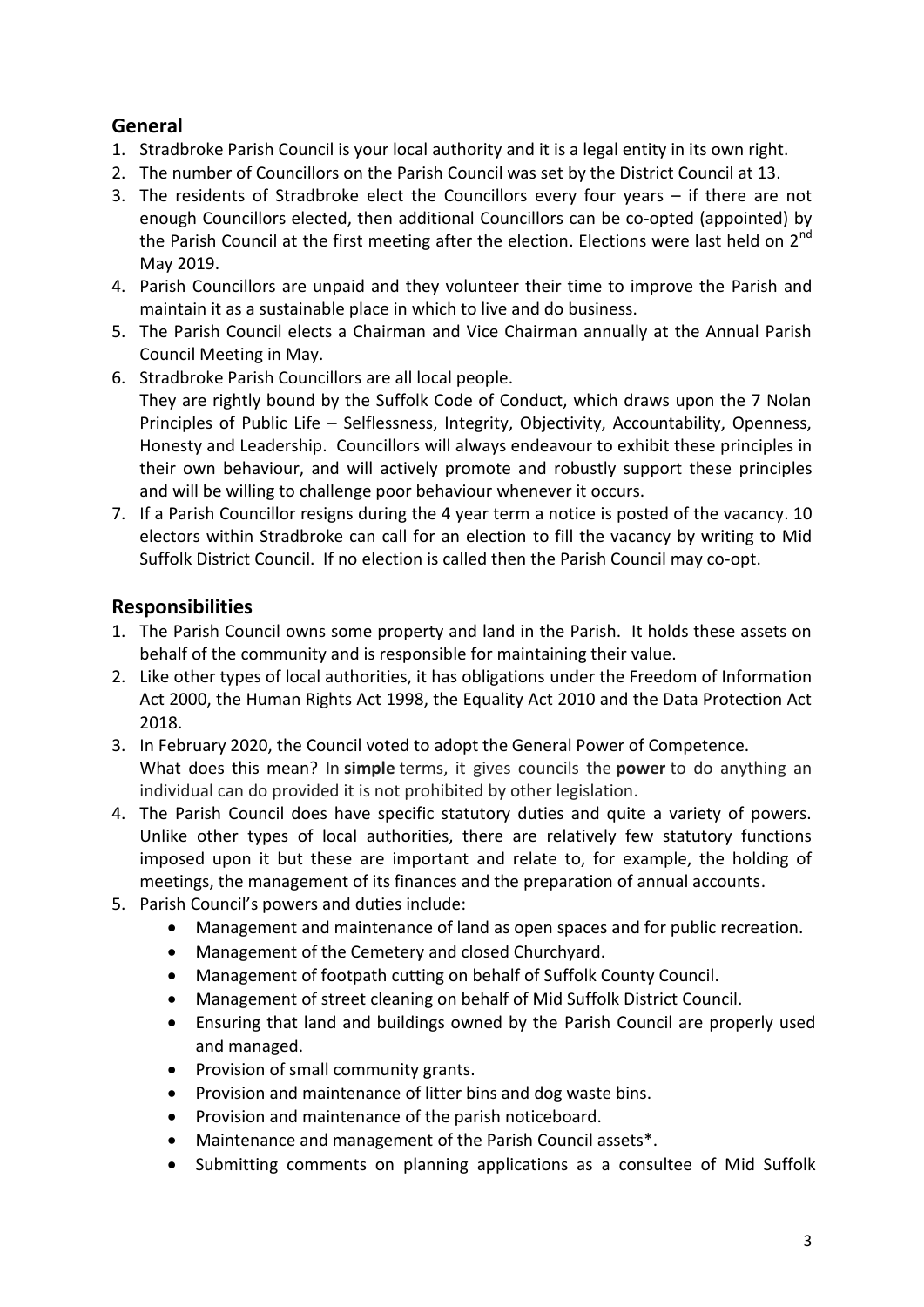District Council.

- Ensuring the Neighbourhood Plan is fully recognised at all stages of planning applications.
- Promoting public participation in all Parish Council meetings.
- Being accessible and communicating with local people.
- Dealing with enquiries and complaints speedily and efficiently.
- Encouraging and developing contact with local groups and organisations.
- Maintaining and developing strong relationships with statutory bodies, including Mid Suffolk District Council, Suffolk County Council, Environment Agency and Suffolk Police.

#### **\*Parish Council assets:**

Health Centre, War Memorial, Playing Field at Wilby Road & Community Shed, Cemetery, Green at Westhall and play equipment. Lease for play area next to the Community Centre. Also: old BT phone kiosk, public access defibrillator, benches, litter bins and dog waste bins, plus various signs and items connected to street cleaning. The Leisure Centre is owned by the Parish Council but Mid Suffolk District Council is responsible for its maintenance and insurance.

| <b>Suffolk County Council</b>           | <b>Mid Suffolk District Council</b>        |  |
|-----------------------------------------|--------------------------------------------|--|
| Birth, marriage & death registration    | Collection of council tax & business rates |  |
| Education                               | Environmental health                       |  |
| Fire                                    | <b>Housing</b>                             |  |
| Highways - including parking & lighting | Leisure centres *                          |  |
| Libraries                               | Local plans & planning applications        |  |
| Recreation, arts & museums              | <b>Public Conveniences</b>                 |  |
| Social care                             | <b>Waste Collection</b>                    |  |
| Strategic planning                      |                                            |  |
| <b>Trading standards</b>                |                                            |  |
| Transport                               |                                            |  |
| <b>Waste Disposal</b>                   |                                            |  |

#### <span id="page-3-0"></span>**What the Parish Council is not responsible for:**

\*The Leisure Centre in Stradbroke is owned by the Parish Council but is leased to Mid Suffolk District Council.

#### <span id="page-3-1"></span>**Decision Making**

- 1. The Parish Council operates much like any other local authority in that most decisions about what the council does are taken during meetings by Councillors.
- 2. Although the public has a right, and is most welcome to attend meetings of a parish council and its committees, it is the Councillors who collectively make decisions about council business and what services or facilities it provides.
- 3. Decisions are taken by voting by all Councillors present, if there is a tie in any vote, the Chair of the meeting has a casting vote.
- 4. Time is set aside at each meeting to allow external input, not just from the public but also the local District Councillor and County Councillor if they are able to attend.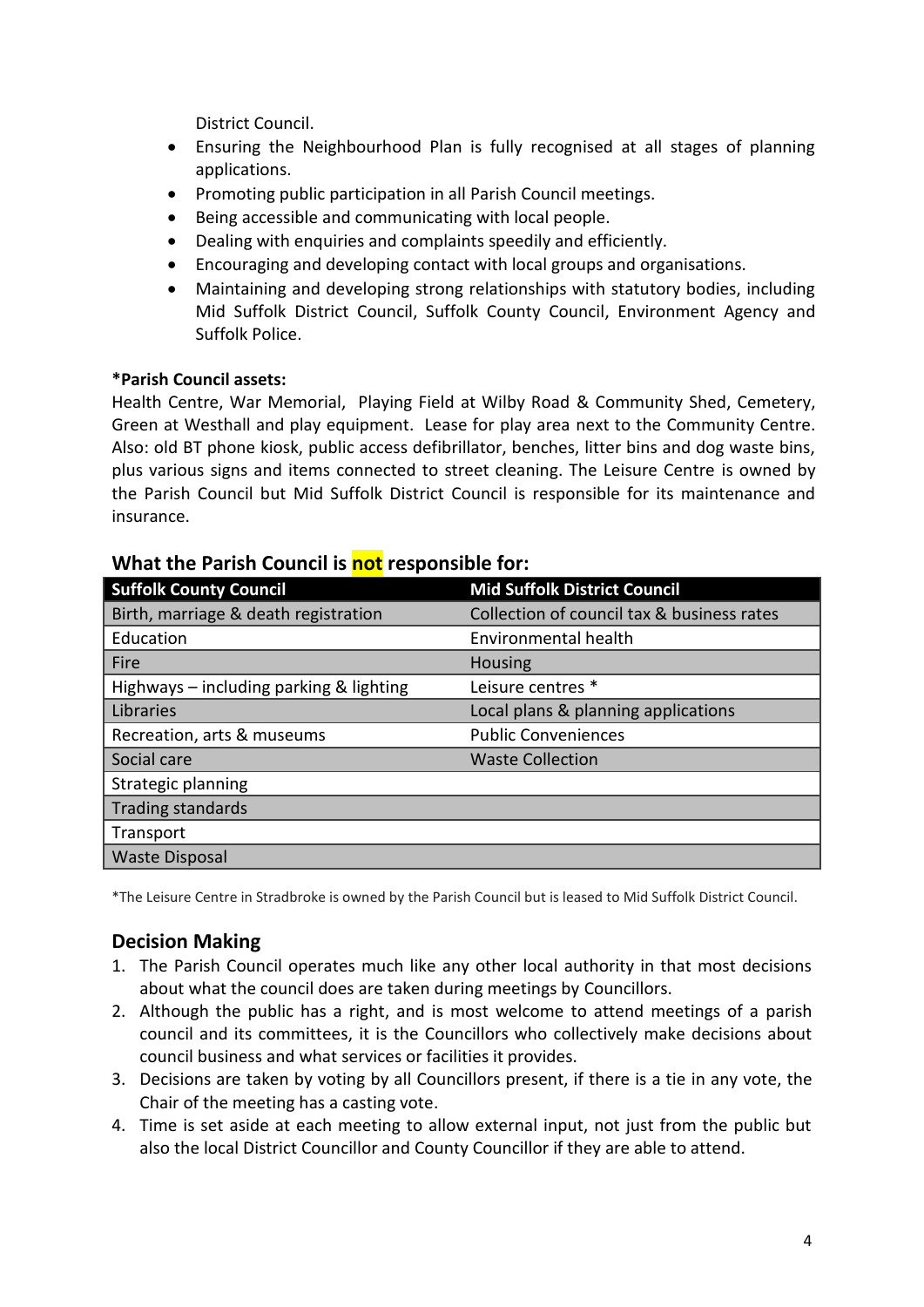- 5. There are times when discussions at the Parish Council meeting must take part in closed sessions; this usually happens when discussing staffing matters or items that are commercially sensitive (such as quotes and tenders for work). The minutes of these sessions will reflect the decisions reached in as much detail as possible.
- 6. The full Parish Council usually meets on the second Monday of the month in the Court House on Queens Street. Occasionally an extraordinary meeting is called. Details of all upcoming Council meetings are on the homepage of the Council's website. During 2020 and 2021, the meetings were held remotely due to the Government guidelines in place during the COVID-19 pandemic.
- 7. The Parish Council works to its Standing Orders and Financial Regulations, which are the rules by which it operates and conducts its business. These are based on model standing orders prepared by the National Association of Local Councils (NALC).
- 8. In addition, the Council develops its own policies that are approved by Councillors at Parish Council or Committee meetings. All policies can be viewed on the Parish Council's website at: About the PC - [Statutory Information](https://www.stradbrokepc.org/statutory-information)
- 9. The Council has 3 committees: Finance, Planning and Personnel. The Council also establishes Working Parties to undertake specific projects on behalf of the Council; for example work on the Neighbourhood Plan was undertaken by a Working Party. Currently, there are three working parties: Highways, Broadband and Climate Change.

#### <span id="page-4-0"></span>**Staff**

- 1. The Parish Council employs a part time Clerk who currently works 20 hours per week.
- 2. The Clerk to the Council is also the Parish Council's Proper Officer and Responsible Finance Officer. The Clerk administers the Parish Council's business and must carry out all the functions required by law.
- 3. Mid Suffolk District Council grant funds a Street Cleaner for 8.5 hours who is employed by the Parish Council.
- 4. The Parish Council also uses contractors for a number of tasks and services including maintenance and repair at the Health Centre and parish-wide grass cutting and hedge maintenance.
- 5. Contact details for the Clerk are on page 2 and for all Councillors can be found on the Parish Council's website at: **About the PC - [Councillor Details](https://www.stradbrokepc.org/councillors)**

#### <span id="page-4-1"></span>**Communication**

- 1. The Parish Council strives to be open, transparent and accessible to local people through effective communication.
- 2. Like other village groups, the Parish Council reports to the residents each year at the Annual Parish Meeting.
- 3. Given the importance of effective communication with parish residents, the media and partners, the Parish Council:
	- Maintains the Parish Council's website [\(www.stradbrokepc.org\)](http://www.stradbrokepc.org/), providing information about the Parish Council.
	- Uploads recordings of Full Council meetings on to its website: Home page - [Audio recordings of meetings](https://www.stradbrokepc.org/podcast)
	- Posts regular news of Council initiatives on the website.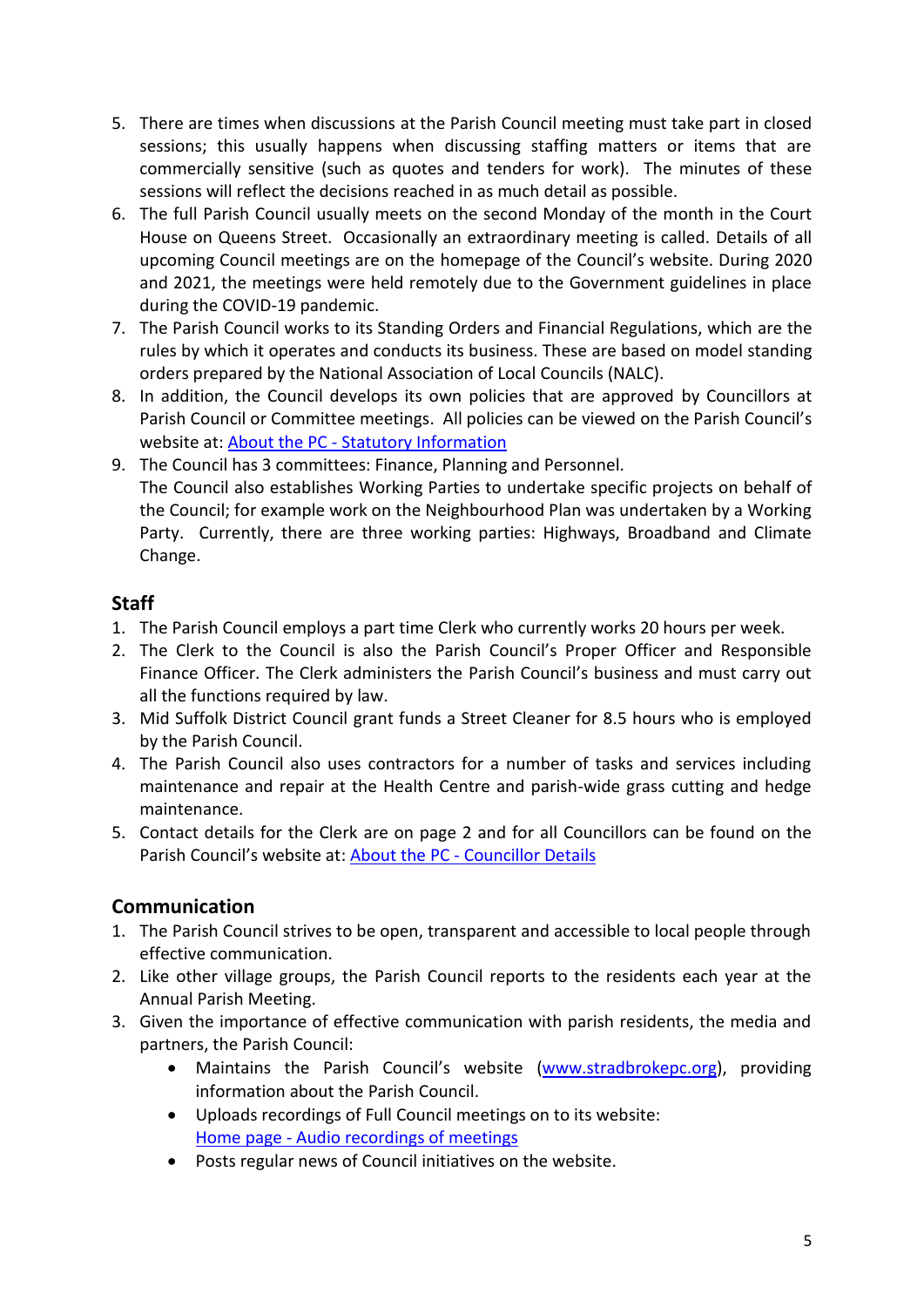- Runs a Parish Council Facebook page which currently has recordings of all remote Parish Council meetings held by video conferencing: [Parish Council](https://www.facebook.com/StradbrokePC)  [Facebook page](https://www.facebook.com/StradbrokePC)
- Ensures the training needs of both Councillors and staff are met.
- Invites representatives of outside agencies to address the Parish Council on key matters of interest.
- Appoints representatives to appropriate external committees and agencies.
- Attends relevant conferences and meetings.
- Liaises with village organisations and businesses as appropriate.
- Publishes a summary of each Parish Council meeting in the Stradbroke Monthly which is delivered to every household once a month. Archived editions of the Monthly can be viewed at: [Stradbroke](https://www.stradbrokemonthly.co.uk/) Monthly website<sup>1</sup>

#### <span id="page-5-0"></span>**Planning**

- 1. In 2019, the residents of Stradbroke voted in a referendum to adopt the Neighbourhood Plan prepared by the Parish Council. This document is used to guide planning in Stradbroke. The Neighbourhood Plan, its supporting documents and all the evidence used to produce it can be viewed on the Parish Council's website at: Meetings & Documents - [Neighbourhood Plan Documents](https://www.stradbrokepc.org/neighbourhood-plan-documents)
- 2. The Neighbourhood Plan now forms part of the policy documents which Mid Suffolk must refer to when considering a planning application. The Parish Council can **only comment** on planning applications. The final decision is made by Mid Suffolk District Council **not** the Parish Council.
- 3. As Stradbroke has an adopted Neighbourhood Plan, 25% of the contributions made by developers towards infrastructure improvements through Community Infrastructure Levy (CIL) is paid to the Parish Council.
- 4. The Neighbourhood Plan identified infrastructure improvements that are needed in Stradbroke. An audit of local groups and organisations took place and was updated in 2020; this helped in the preparation of a Parish Infrastructure Investment Plan (PIIP).
- 5. The PIIP identifies the projects that are needed and the implementation plan highlights who will be involved and funding sources. The PIIP and its audits can be viewed on the Parish Council's website at: [Meetings & Documents -](https://www.stradbrokepc.org/parish-plans) Parish Plans



Playing field at Wilby Road, with Leisure Centre and Community Shed.

**.** 

<sup>1</sup> <https://www.stradbrokemonthly.co.uk/>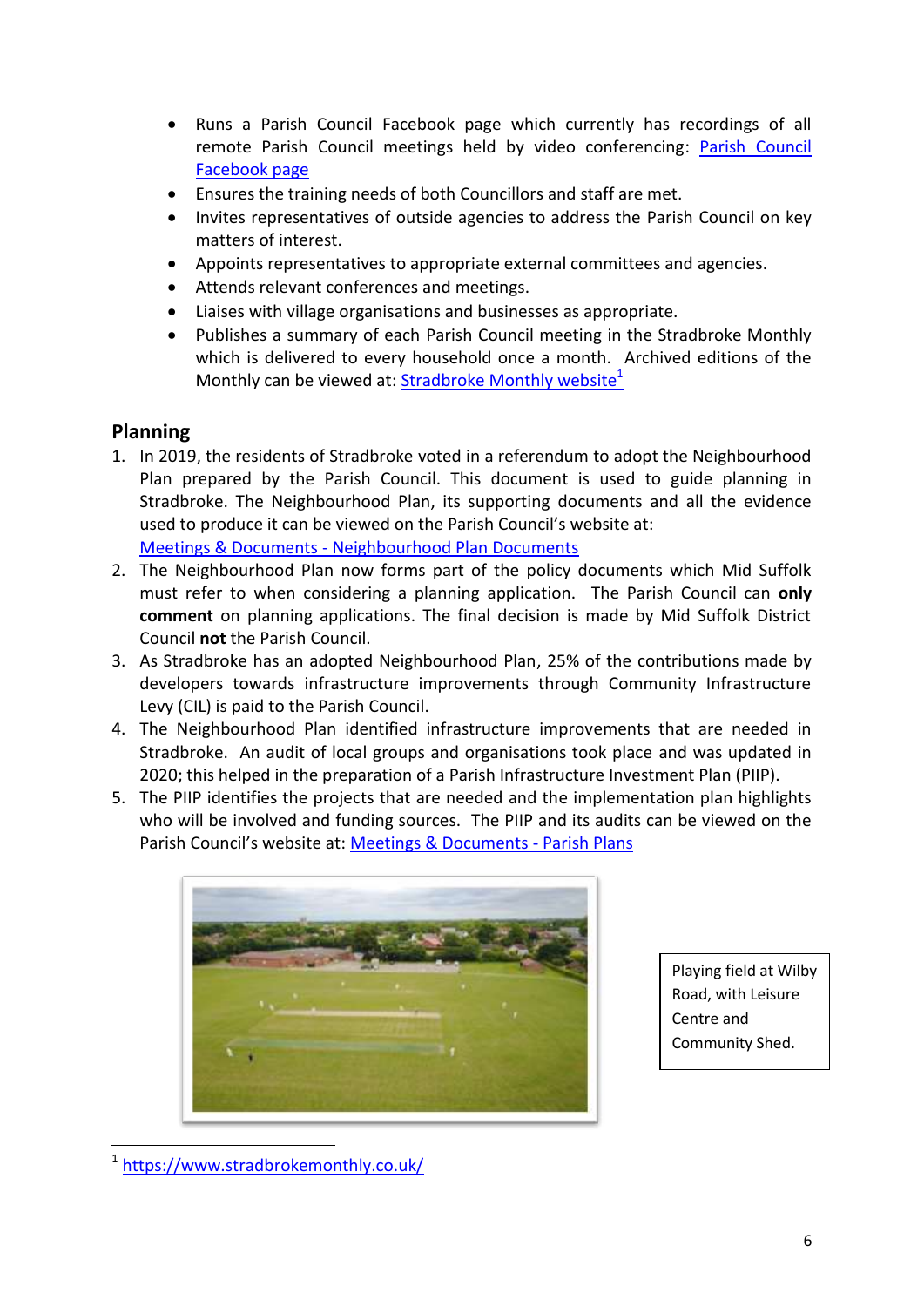#### <span id="page-6-0"></span>**Finances**

#### <span id="page-6-1"></span>**How the Parish Council raises income ….**

- 1. The Parish Council prepares a budget each year to review the revenue it needs to fulfill its responsibilities.
- 2. The Parish Council can raise revenue to help meet its spending needs by issuing a 'precept'. This is a figure set by the Parish Council and collected by Mid Suffolk through the Council Tax.
- 3. The precept is usually reported by showing how much the charge is per Band D property. The average Parish Council precept in England in 2020/21 per Band D property was  $£69.89^2$ , in Stradbroke the charge was £60.87. For 2021/22 the budgeted charge is £64.84.
- 4. The Parish Council is the Burial Authority and operates the Cemetery on the Laxfield Road. There is income derived from burial fees and this income is used to offset the maintenance costs incurred.
- 5. The Parish Council also receives income from renting the Health Centre to the Fressingfield Medical Practice.
- 6. Suffolk County Council pays a grant towards the cutting of the footpaths.
- 7. Mid Suffolk pays the Parish Council a grant towards street cleaning.
- 8. Mid Suffolk also collects contributions made by developers towards infrastructure improvements and pays this to the Parish Council through CIL.
- 9. Both County & District Councillors can give money towards projects run by the Parish Council; an example is a contribution towards the cost of preparing the Neighbourhood Plan.
- 10. Occasionally, the Parish Council receives donations from members of the public or village groups towards a specific project.





Health Centre – Wilby Road

**.** 

Cemetery – Laxfield Road

<sup>&</sup>lt;sup>2</sup> See: [https://www.gov.uk/government/statistics/council-tax-levels-set-by-local-authorities-in-england-2020](https://www.gov.uk/government/statistics/council-tax-levels-set-by-local-authorities-in-england-2020-to-2021) [to-2021](https://www.gov.uk/government/statistics/council-tax-levels-set-by-local-authorities-in-england-2020-to-2021)